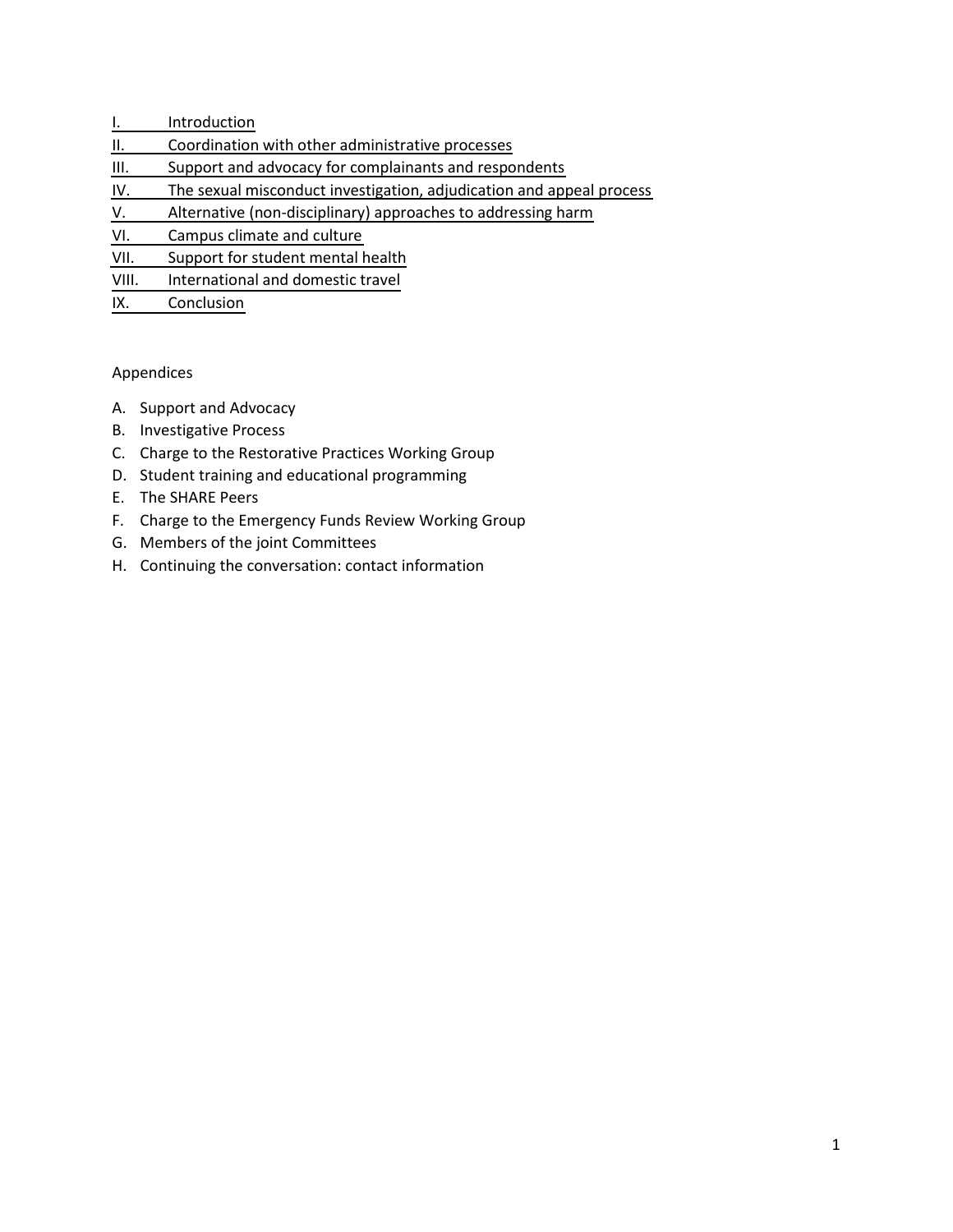### <span id="page-1-0"></span>**I. Introduction**

 $\overline{\phantom{a}}$ 

 Princeton University is committed to building a campus culture in which all of its community and programming initiatives. members can learn, work, and thrive in a safe, supportive, and fair environment, free from sexual misconduct. As part of this commitment, the University seeks to strengthen the effectiveness of its policies and procedures related to sexual misconduct, in compliance with its obligations under Title IX and other applicable legal requirements, and expand the scope of its resources, including educational

 misconduct policy and process, campus resources, and campus culture. These students, some of whom administration. $^1$  $^1$ During the spring of 2019, student protesters raised concerns about aspects of the sexual eventually assumed the name "Princeton IX Now," released several sets of demands to the University

As members of two standing University Committees, the [Faculty-Student Committee on Sexual](https://sexualmisconduct.princeton.edu/faculty-student-committee)  [Misconduct a](https://sexualmisconduct.princeton.edu/faculty-student-committee)nd th[e University Student Life Committee,](https://static1.squarespace.com/static/5a46a96aace86433f0ea985b/t/5a6ddd3be2c4832dd2bc33ea/1517149500087/USLC+Charter.pdf)<sup>[2](#page-1-2)</sup> both comprised of faculty members, administrators, undergraduate and graduate students, the authors of this report were asked to take responsibility for reviewing the concerns raised by the students; learning more about each stage of the Title IX process; speaking with the individuals responsible for the different stages of the process; engaging in conversations with Princeton University community members representing multiple perspectives and experiences with Title IX; and, where appropriate, making recommendations related to sexual misconduct and campus climate. We share students' focus on the wellbeing of their classmates and respect their right to express their concerns.

 With a sense of urgency regarding the issues that were raised, the joint Committees met twenty times throughout the summer and early fall.<sup>[3](#page-1-3)</sup> In addition to gathering a broad range of student voices, [\(facultystudentcommittee@princeton.edu\)](mailto:facultystudentcommittee@princeton.edu) to facilitate community input. This report responds to perspectives, and needs, the joint Committees reached out to other community members through focus groups conducted by an independent interviewer, and activated an email address

<span id="page-1-1"></span> focused our attention on a version labelled "The Core Problems" received by email on May 28, 2019.  $1$  The Princeton IX Now group revised its demands multiple times without dating those revisions. For purposes of completeness, the joint Committees attempted to track and review all the versions of the demands. However, we

<span id="page-1-3"></span><span id="page-1-2"></span>student quality-of-life, and explores issues of concern to both undergraduate and graduate students.<br><sup>3</sup> A <u>timeline and summary of the Committees' activities</u> was posted online throughout the summer. <sup>2</sup> Th[e Faculty-Student Committee o](https://sexualmisconduct.princeton.edu/faculty-student-committee/committee-members)n Sexual Misconduct serves as an advisory group to the University president and provost regarding Princeton's work to prevent sex discrimination and sexual misconduct. It reviews policies and procedures, monitors campus climate, and makes annual recommendations. The University Student Life Committee evaluates and recommends policies and practices so as to improve undergraduate and graduate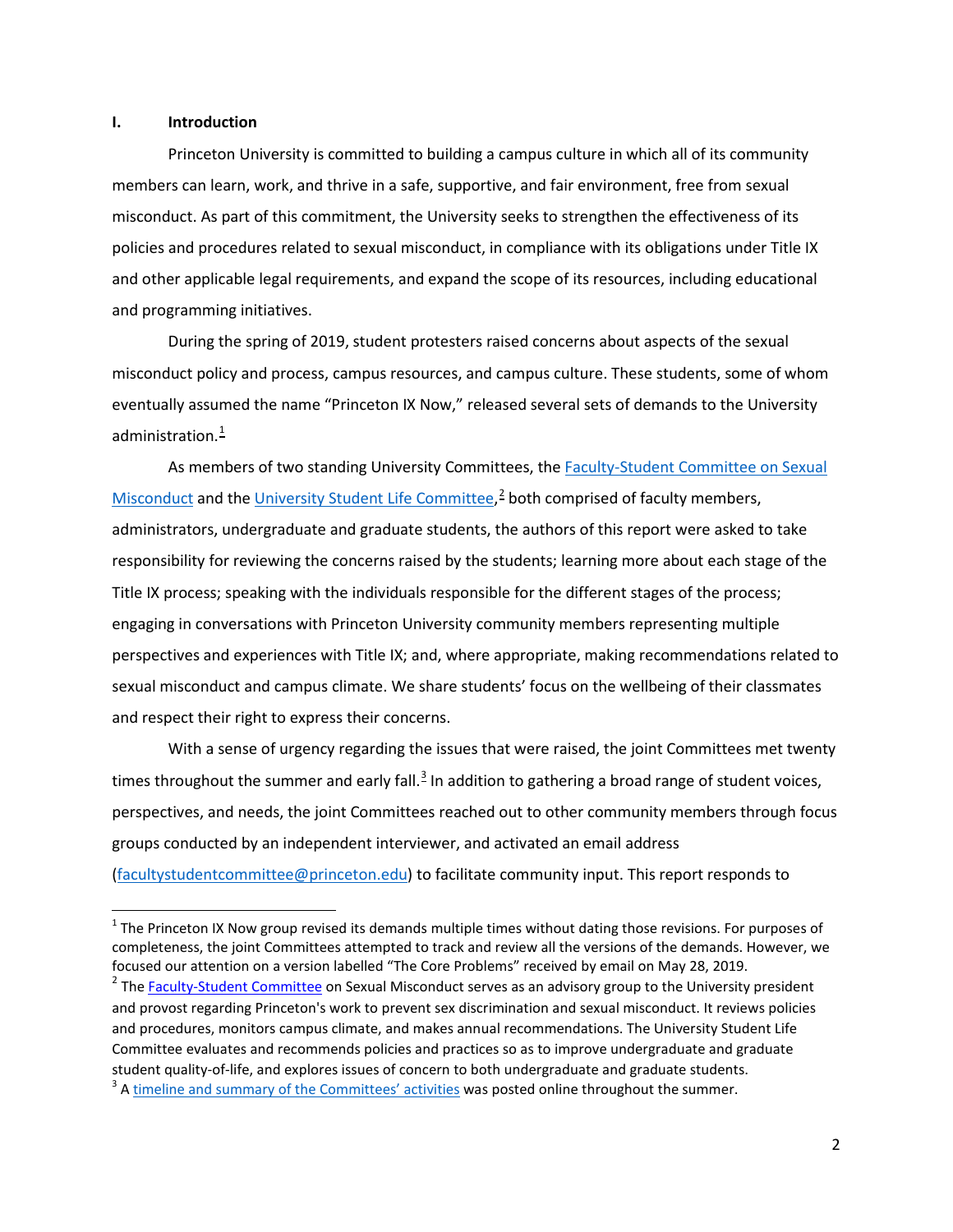<span id="page-2-0"></span> themes expressed by those with whom the joint Committees interacted, including delegates from Princeton IX Now, eating club members, Residential College Advisers (RCAs), Center (Women's Center, LGBT Center, and the Carl A. Fields Center) leaders, SHARE Peers , members of the graduate student Women in STEM group, and administrators, including SHARE staff, staff from the Office of Gender Equity and Title IX Administration ("Title IX Office"), practitioners from Counseling and Psychological Services (CPS), and administrators who serve as Title IX advisers.

 This report presents recommendations regarding programmatic and staffing enhancements that Institutional Equity and Diversity, Dean of the Graduate School, Dean of Undergraduate Students, and we believe can be considered immediately. These have been forwarded to the appropriate administrative leaders, including the Provost, Vice President for Campus Life, Vice Provost for directors of the SHARE and Title IX Offices.

 in writing, and for the many suggestions and ideas that we received and continue to receive. We understand that it can be difficult to discuss these issues. If you would like to talk to someone about questions or concerns relating to sexual misconduct, we want to remind you of the confidential We are grateful to the many individuals who participated in person, by videoconference, and/or [resources t](https://sexualmisconduct.princeton.edu/resources-reporting/resources)hat are available on campus and off-campus.

 Our goal for this report is to update the community on the work that was done over the summer, to help the campus community understand and take advantage of available resources and systems, to provide a roadmap for further enhancements, to increase transparency and hopefully trust reports on the actions that we have recommended, as well as continued conversation and feedback. in University processes, and to support an inclusive environment. We look forward to making progress

## **Coordination with other administrative processes**

 $\overline{a}$ 

 The University's effort to address sexual misconduct is conducted in light of applicable legal and regulatory guidance.<sup>[4](#page-2-1)</sup> The U.S. Department of Education's Office for Civil Rights (OCR) has signaled its intention to issue new regulations in 2019 regarding compliance with Title IX. These regulations are likely to have significant impact on Princeton's sexual misconduct policy and procedures,<sup>[5](#page-2-2)</sup> including the

<span id="page-2-1"></span> $4$  This includes federal regulations regarding Title IX of the Education Amendments of 1972, the law that prohibits sex-based discrimination in education; Title VII of the Civil Rights Act of 1964, which similarly prohibits sex-based discrimination in the workplace; the Violence Against Women Act; and the Family Educational Rights and Privacy Act (FERPA).

<span id="page-2-2"></span><sup>&</sup>lt;sup>5</sup> Princeton endorsed public comments about the proposed OCR regulations that were submitted by two educational consortiums of which it is a member. See public comments of the Association of American Universities [\(www.aau.edu/sites/default/files/AAU-Files/Key-Issues/Higher-Education-Regulation/AAU-Title-IX-Comments-1-](https://www.aau.edu/sites/default/files/AAU-Files/Key-Issues/Higher-Education-Regulation/AAU-Title-IX-Comments-1-24-19.pdf)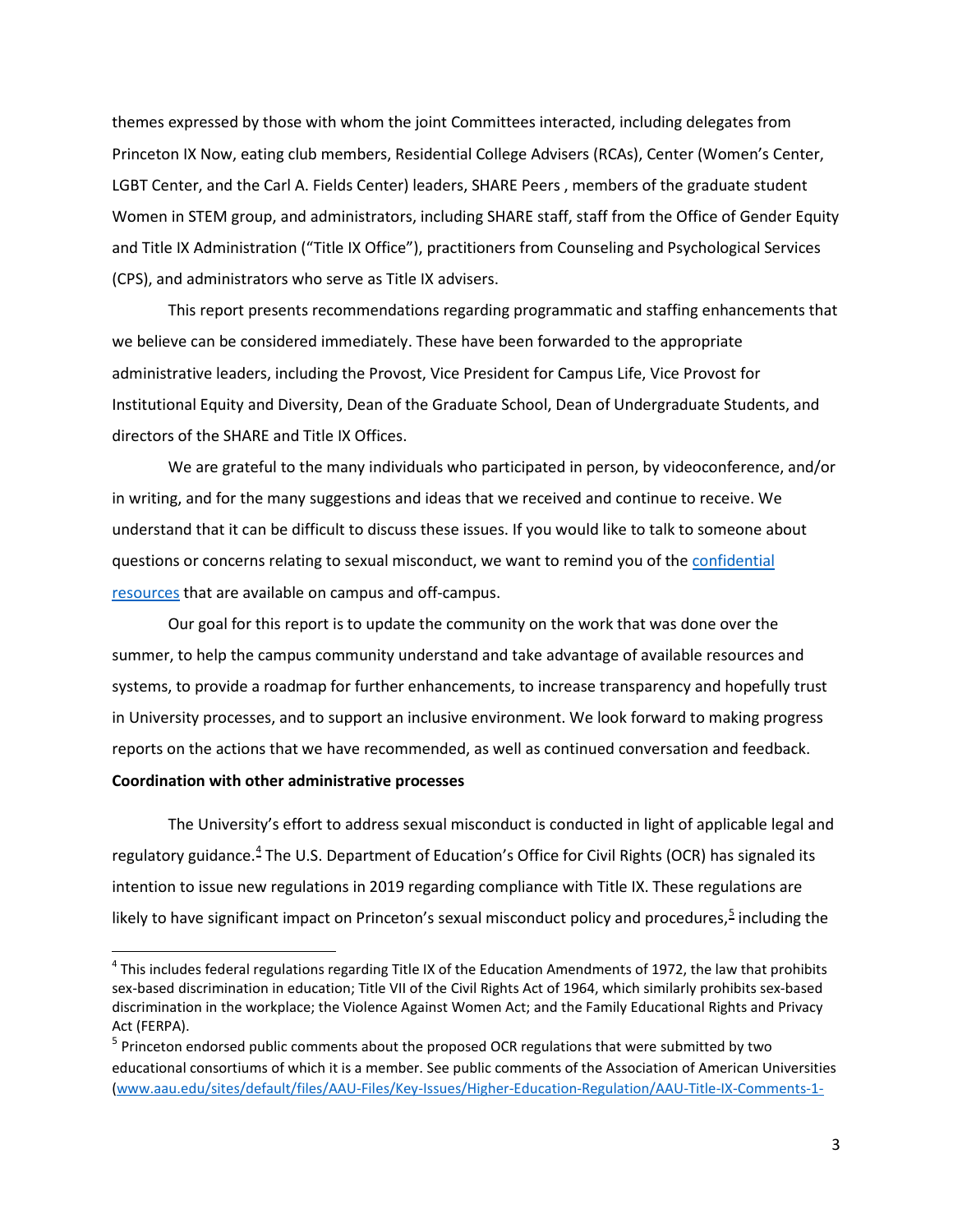<span id="page-3-0"></span> procedural changes of that type would be subject to a separate review and policy-making process, involving the Council of the Princeton University Community (CPUC), Faculty Advisory Committee on Policy, and the full faculty. specific requirements of the sexual misconduct disciplinary policy and Title IX compliance. Any

 Policy, and the full faculty. In addition, in parallel with the work of our joint Committees, the University commissioned a separate external review of the sexual misconduct program. That review was [initiated at the request](https://www.princeton.edu/sites/default/files/documents/2019/05/MinterLetter-5-10-19.pdf) of Michele Minter, Vice Provost for Institutional Equity and Diversity and Title IX Coordinator, and Regan Crotty, Director of Gender Equity and Title IX Administration, an[d approved by President Christopher](https://www.princeton.edu/sites/default/files/documents/2019/05/EisgruberLetter-5-10-19.pdf)  [Eisgruber.](https://www.princeton.edu/sites/default/files/documents/2019/05/EisgruberLetter-5-10-19.pdf) Provost Deborah Prentice has responsibility for oversight of the external review. A report from that review is expected to be released publicly this fall.

Following the release of the external review, we will consider both reports in order to determine whether they present further opportunities for the joint Committees to make additional recommendations.

# **II. Support and advocacy for complainants and respondents[6](#page-3-1)**

 $\overline{\phantom{a}}$ 

 **For detailed information on the support and advocacy resources described here, please consult**  The Committees reviewed resources for support and advocacy for complainants and respondents. Below we provide a brief summary of the current resources to offer context for our recommendations. **Appendix A.** 

confidential resources,<sup>7</sup> allowing for secure communications so that individuals who have Princeton provides advocacy to survivors through the Sexual Harassment/Assault Advising, [Resources and Education \(SHARE\) office.](https://share.princeton.edu/) In this capacity, SHARE staff members assist navigating onand off-campus systems, including the Title IX investigative process. The SHARE staff members are

[24-19.pdf\)](https://www.aau.edu/sites/default/files/AAU-Files/Key-Issues/Higher-Education-Regulation/AAU-Title-IX-Comments-1-24-19.pdf) and the American Council on Education [\(www.acenet.edu/news-room/Documents/Comments-to-](https://www.acenet.edu/Documents/Comments-to-Education-Department-on-Proposed-Rule-Amending-Title-IX-Regulations.pdf)[Education-Department-on-Proposed-Rule-Amending-Title-IX-Regulations.pdf\)](https://www.acenet.edu/Documents/Comments-to-Education-Department-on-Proposed-Rule-Amending-Title-IX-Regulations.pdf).

<span id="page-3-1"></span> $6$  A complainant is an individual who alleges a violation of the sexual misconduct policy. A respondent is an individual alleged to have violated the policy.

<span id="page-3-2"></span> services) will only be disclosed to University administrators or any other person with the individual's express 7 Information shared with Confidential Resources (including information about whether an individual has received written permission, unless there is an imminent threat of serious harm to the individual or to others, or a legal obligation to reveal such information (e.g., if there is suspected abuse or neglect of a minor). Confidential resources include staff members from SHARE and CPS, Medical Services, University Health Services staff members,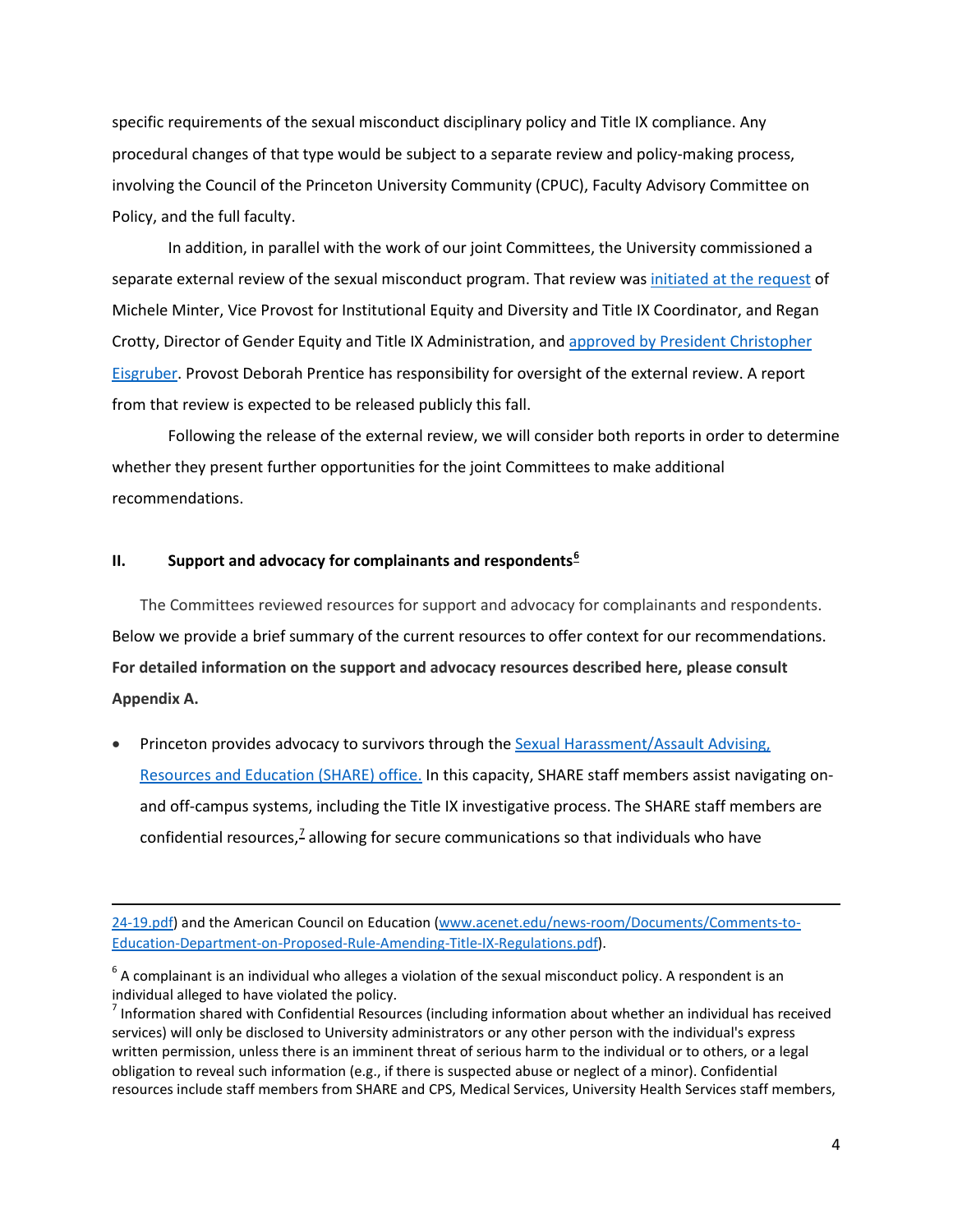experienced sexual misconduct can take time to consider which resources, if any, best meet their needs, without automatically triggering an investigative process.

- In addition to conducting investigations and adjudications, the [Title IX Office p](https://sexualmisconduct.princeton.edu/)rovides information regarding options and resources, regardless of whether an individual chooses to initiate a formal investigation. These resources include access to accommodations such as academic adjustments, changes of housing, and No Communication or No Contact Orders. (Accommodations can also be arranged through the SHARE Office.)
- If a formal investigation is initiated, complainants and respondents may choose to work with a Title correspondence between the Title IX Office and the complainant or respondent; however, the Title [IX Adviser,](https://sexualmisconductinvestigations.princeton.edu/information-parties/choosing-adviser) who provides general support during the process. The Title IX Adviser may be copied on IX Adviser may not act as a proxy for/on behalf of the complainant or respondent. The Title IX Adviser may attend any interview or meeting connected with the disciplinary process, but may not actively participate in interviews – e.g., the Adviser may not answer questions posed to a party.<sup>8</sup>
- Individuals may also opt to seek assistance from other University offices, including the residential colleges; Graduate School; Office of Disability Services; Carl A. Fields, Women's and LGBT Centers; and the Ombuds Office.

and the Ombuds Office.<br>Based on extensive conversations with students and administrators, we believe that the stands now, for example, depending on their needs, students may seek support from multiple offices or request accommodations from multiple administrators, and they receive a copious amount of information that might be challenging to synthesize. University's existing resources are substantial and accessible. However, recognizing that students choose a variety of pathways for engaging with advocacy, accommodations and the investigative/adjudicative processes – and that those processes can be daunting or confusing – we believe that the systems would benefit from additional streamlining and navigational support. As it

 $\overline{a}$ 

Office of Religious Life chaplains, the Ombuds Officer, and Carebridge. See [sexualmisconduct.princeton.edu/resources-reporting/resources f](https://sexualmisconduct.princeton.edu/resources-reporting/resources)or more information.

<span id="page-4-0"></span><sup>&</sup>lt;sup>8</sup> The pending Office for Civil Rights (OCR) Title IX regulations may require changes to University's current advising system, due to a potential provision requiring Title IX Advisers to conduct live cross-examination. Should such a provision go into effect, Princeton would need to re-evaluate and re-structure its advising system. Therefore, we feel that it is premature to make any recommendations regarding legal representation or other non-University Title IX Advisers at this time.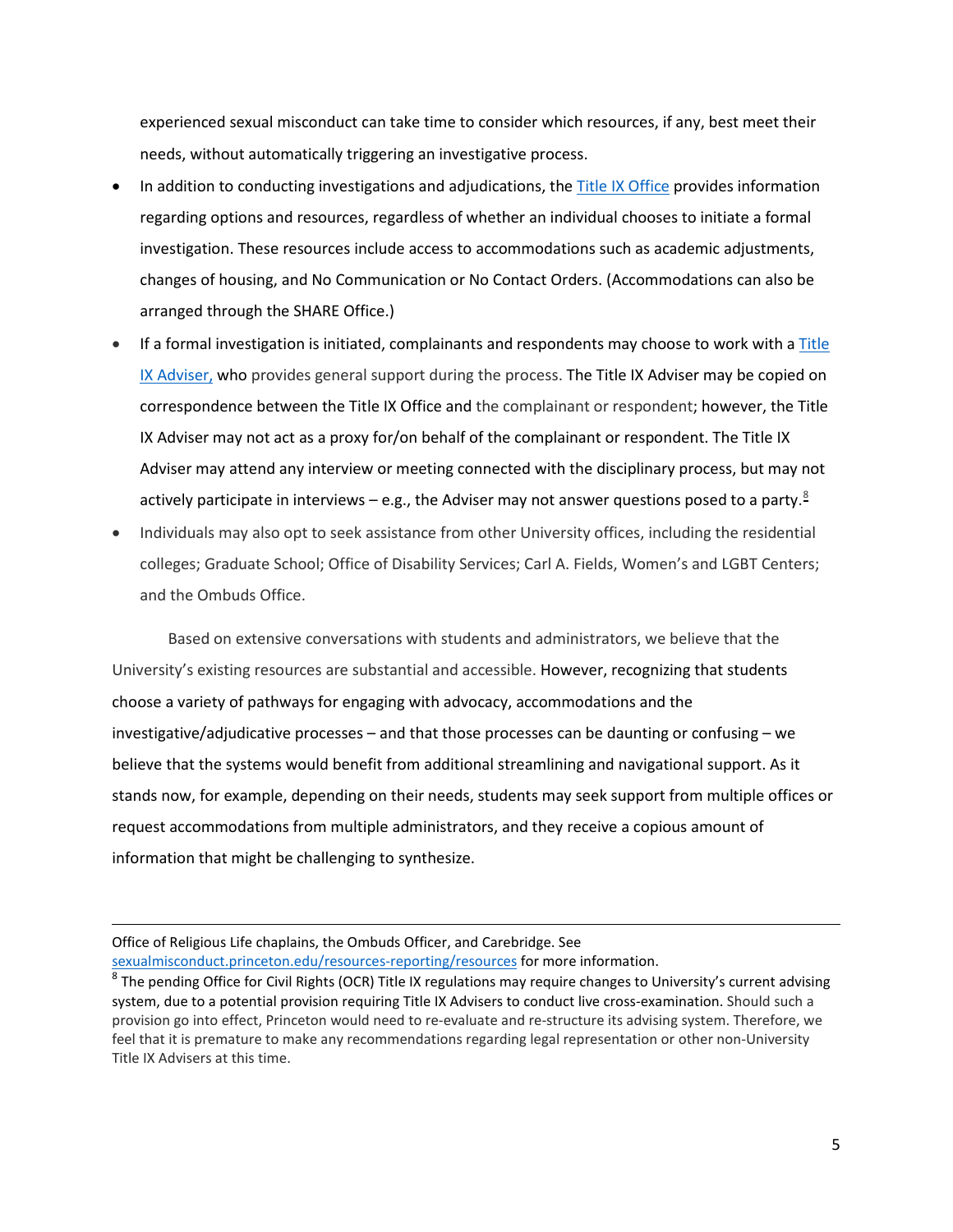student's own judgment regarding what is best for them. We respect the right and agency of students to make the decisions that they consider in their best interest. We want to stress that no amount of administrative support can or should substitute for each

Based on our review of the resources provided to students, we offer the following recommendations.

### *Recommendations*

- We recommend that the Title IX Office create a new administrative role to assist students in navigating the Title IX and appeal process. This administrator would be a neutral facilitator who been assigned to assist, but play no other role in the investigation/adjudication process. This Any individual serving in this capacity would not be a confidential resource and would coordinate with but not serve as the Title IX Adviser. would provide coordination, general support, and information to the party whom they have facilitator would assist in coordinating accommodations and in helping parties understand their rights and the disciplinary process under the Sex Discrimination and Sexual Misconduct Policy.
- graduate students), and Title IX Advisers (and as appropriate and with the permission of the party, with SHARE and/or CPS staff) to further develop support networks for each complainant and respondent, with a focus on identifying any gaps or opportunities for enhancement. We recommend that the Title IX Office, through the facilitator described above, continue to work with residential college staff (for undergraduate students), Graduate School deans (for
- We recommend that the capacity of the SHARE Office be reviewed in order to address the growing needs of students. Although the staff has also expanded, the demand for SHARE support has grown significantly.
- of two mandatory sessions each year, and include additional training on trauma and We recommend that the current annual training for Title IX Advisers be expanded to a minimum intersectionality.
- the [new sexual misconduct investigation website,](https://sexualmisconductinvestigations.princeton.edu/) will help clarify the Title IX process for the that these materials be shared and linked widely to relevant campus websites. We believe that the new materials related to [Support Resources for Complainants,](https://sexualmisconductinvestigations.princeton.edu/support-resources/support-resources-complainants) Support [Resources for Respondents,](https://sexualmisconductinvestigations.princeton.edu/support-resources/support-resources-respondents) and [Choosing an Adviser,](https://sexualmisconductinvestigations.princeton.edu/information-parties/choosing-adviser) developed by the Title IX Office as part of campus community. (See Section III for more information about the website.) We recommend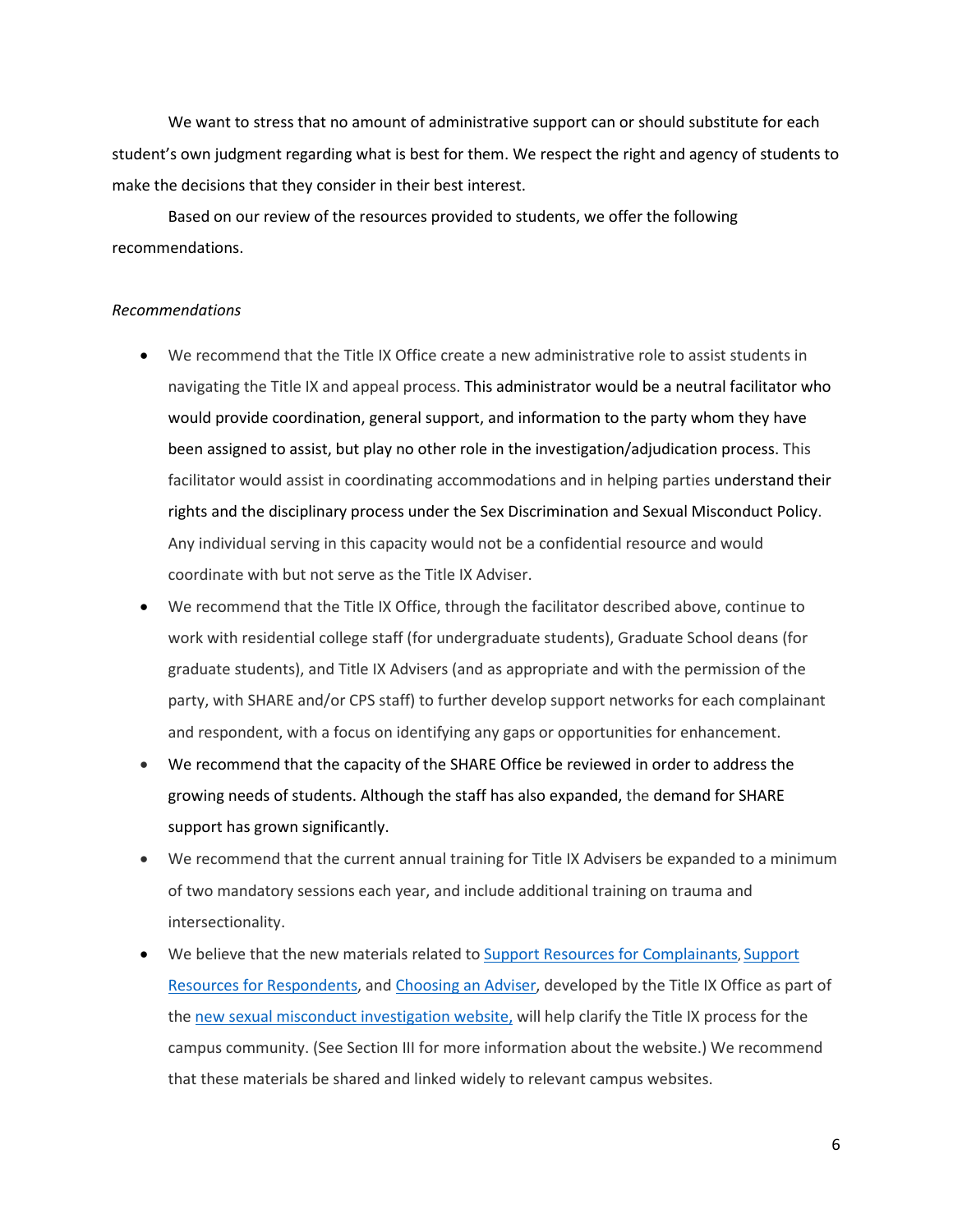# <span id="page-6-0"></span>**III. The sexual misconduct investigation, adjudication and appeal process**

 offer context for our recommendations. **For detailed information on each aspect of the process noted here, please consult Appendix B.**  We reviewed the investigation, adjudication and appeal processes for sexual misconduct in cases involving student respondents.<sup>9</sup> Below we provide a brief summary of the current processes to

- Consultations: Individuals have the option to consult with the Title IX Office without and resources—including referrals to confidential resources; and information regarding how to obtain [interim measures,](http://www.princeton.edu/pub/rrr/part1/index.xml#comp139) and access the disciplinary process and law enforcement—to more than 500 students and more than 80 faculty and staff members who may have pursuing a disciplinary investigation. In addition to the 113 disciplinary investigations<sup>10</sup> that the Title IX Office has conducted over the past five years, the Office has provided support experienced or witnessed gender-based discrimination or sexual misconduct.
- express interest in pursuing disciplinary action. If the allegations are appropriate to continue Initiation of Investigation: Following consultation with the Title IX Office, individuals can with a Title IX investigation, the Director of Gender Equity and Title IX Administration ("the Director") provides them with a detailed description of the Title IX investigation and adjudication process. Following the initial meeting, the Director sends the complainant a formal email, which includes a summary of the investigative process, the names of the investigators assigned to the investigatory panel, $^{11}$  links to the Sex Discrimination and Sexual [Misconduct policy](https://sexualmisconduct.princeton.edu/policy) and [Title IX Adviser FAQs,](https://sexualmisconductinvestigations.princeton.edu/information-parties/choosing-adviser) and information regarding next steps. This correspondence (or prior correspondence with the complainant) also contains information about confidential resources, accommodations, and reporting to law enforcement. The Director sends a similar email to the respondent, which includes information regarding the

 $\overline{a}$ 

<span id="page-6-1"></span>involving third-party complainants or respondents.  $9$  The process described differs slightly in cases involving faculty or staff respondents, and may differ in cases

<span id="page-6-2"></span> $10$  Of the 113 formal investigations conducted by the Title IX Office between July 1, 2014 and June 30, 2019, respondents were found responsible for violating University policy in 78 cases (69% of cases). These cases involved a wide range of violations, including gender-based discrimination, non-consensual sexual penetration or contract, sexual exploitation, sexual harassment, inappropriate conduct related to sex, gender identity or gender expression, or retaliation.

<span id="page-6-3"></span> $11$  In cases involving students, a three-person panel of trained investigators are assigned to conduct the factual investigation and determine a finding regarding responsibility.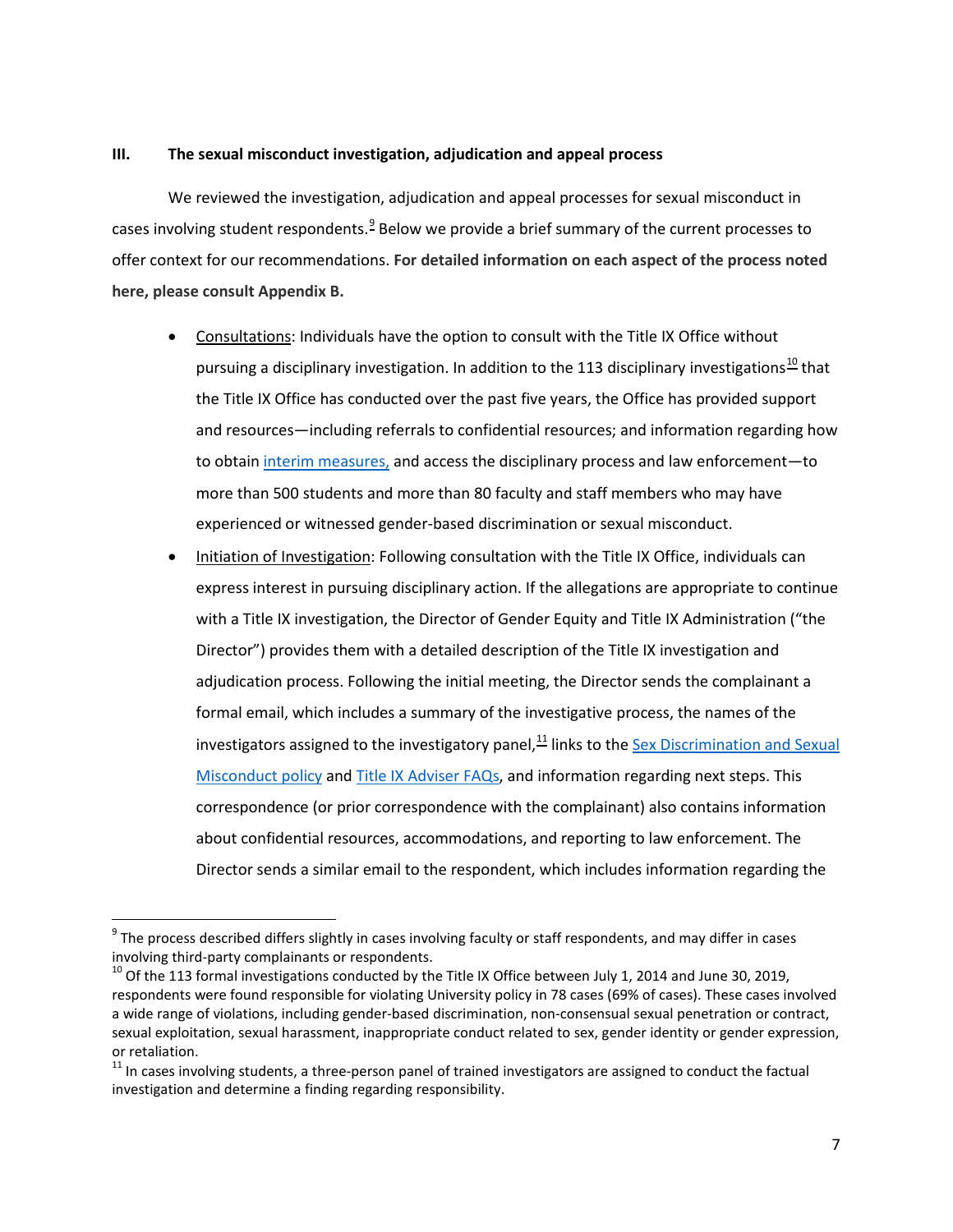nature of the allegation against them (e.g., the date and location of the incident and the type of behavior alleged). The Director also meets with the respondent in order to explain the process.

- Factual Investigation: Because the parties themselves usually have the best information relevant, and the investigatory panel seeks to obtain such evidence. In addition, during the about their experiences, they are encouraged to identify evidence that they believe could be course of interviews, investigators ask the parties and witnesses to provide specific evidence if the investigators determine that such evidence may be relevant to the investigation.
- preponderance of the evidence (or "more likely than not"), a finding of responsibility can be not making a determination that the alleged conduct did not occur – rather, the panel is Outcome/Penalty: Following the factual investigation, the investigatory panel reviews the evidence and makes a determination regarding responsibility. The sexual misconduct disciplinary process is designed to determine whether, under the standard of made regarding a specific policy violation.<sup>12</sup> Typically, the nature of the available evidence determines the outcome. If the panel does not substantiate a factual allegation, the panel is concluding that it cannot make that determination based on the available evidence.
- undergraduate students and deputy dean of the Graduate School. The deans jointly If a majority of the panel finds that the Sex Discrimination and Sexual Misconduct Policy has been violated, the panel's memorandum and the case file is forwarded to the dean of determine the appropriate penalty.
- regarding the appeal process, in which both the complainant and the respondent are • Appeal: When the parties are notified of the outcome of the case, they receive information entitled to participate equally. Appeals are heard by the Student Appeal Committee (which consists of three senior administrators and/or faculty members).

available on the mai[n www.sexualmisconduct.princeton.edu](https://sexualmisconduct.princeton.edu/) website, we understand that it can be The processes described above are comprehensive but necessarily complex. Although information about the sexual misconduct process is described to complainants and respondents in person, provided to them via email at several points during the investigative/adjudicative process, and challenging to navigate and interpret such a large quantity of material, particularly in times of distress.

**.** 

<span id="page-7-0"></span><sup>&</sup>lt;sup>12</sup> Se[e sexualmisconduct.princeton.edu/reports/penalties f](https://sexualmisconduct.princeton.edu/reports/penalties)or more information about the determination of penalties.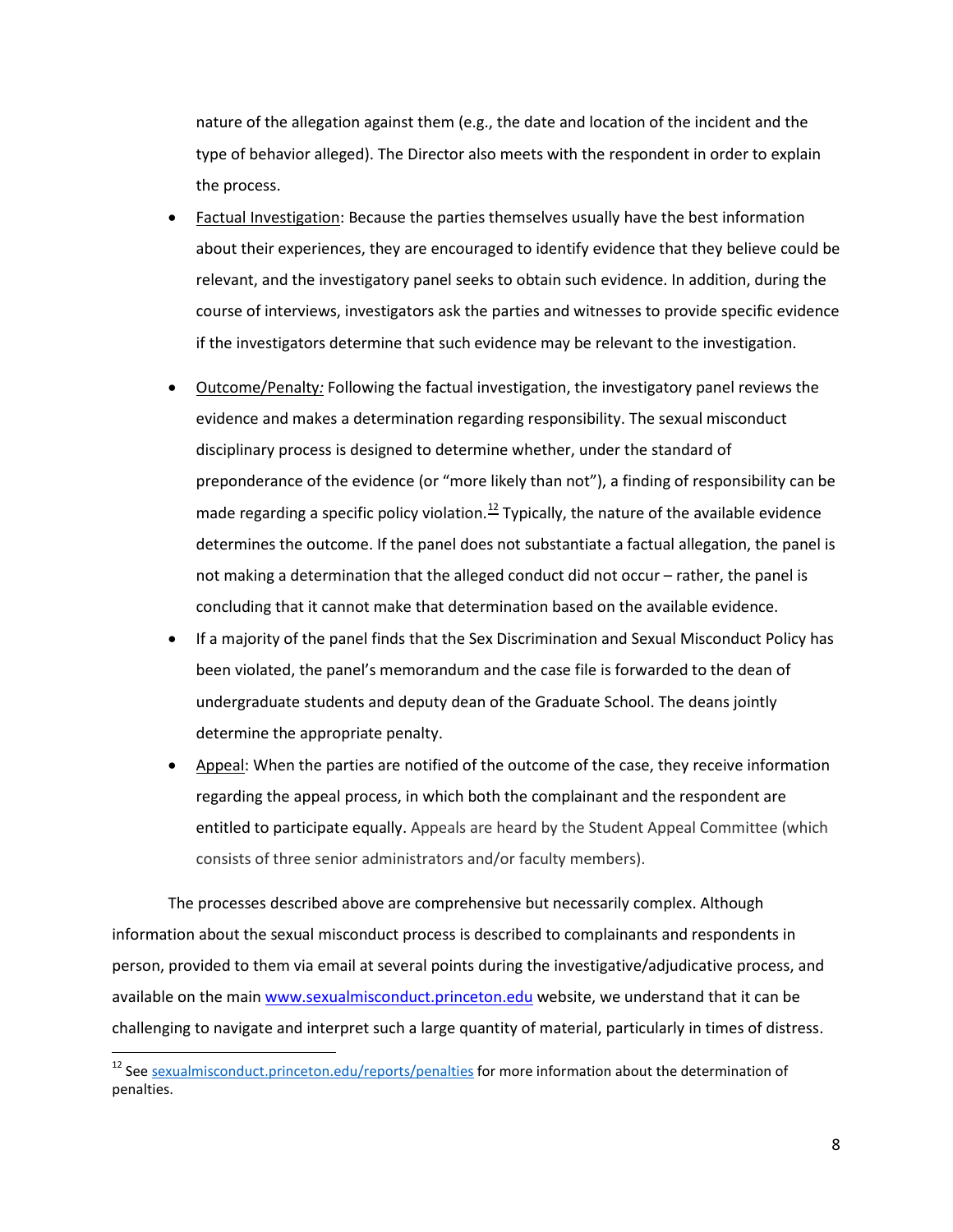<span id="page-8-0"></span> We also observe that due to staffing constraints, the Director participates in multiple ways throughout corresponding with the parties. To address these issues, we make the following recommendations. the process, providing information during consultations, serving as an investigatory panelist, and

# *Recommendations*

- We recommend that the Title IX Office be restructured so that the Director can focus on oversight of the process, including supervising individual(s) serving in the new administrative facilitation role recommended above, without the Director additionally needing to serve as an investigatory panel member.
- and search for relevant information; and the new documents that have been created by the • We reviewed the Title IX Office's newly launched sexual misconduct investigations website [\(www.sexualmisconductinvestigations.princeton.edu\)](https://sexualmisconduct.princeton.edu/investigations), which provides multiple ways to navigate Title IX Office, which are designed to ensure that parties have transparent access to relevant material in multiple formats. These include:
	- Summary Information for Complainants and Respondents When the Respondent Is a **Student**
	- Summary Information for Complainants and Respondents When the Respondent Is a Faculty [or Staff Member](https://sexualmisconductinvestigations.princeton.edu/sites/smi/files/media/summary_information_for_complainants_and_respondents_in_faculty-staff_respondent_cases_september_2019.pdf)
	- FAQs regarding Appeals when Respondent is a Student
	- FAQs regarding Appeals when Respondent is a Faculty or Staff Member
	- Updated FAQs regarding Title IX Advisers
	- **Information regarding Penalties in Sexual Misconduct Cases**

• Information regarding Penalties in Sexual Misconduct Cases<br>We recommend that the Title IX Office work with the Office of Communications to find the best way to disseminate this important information to the Princeton University community, eliciting student feedback about the website user experience.

# IV. **Alternative (non-disciplinary) approaches to addressing harm**

 students express the desire for ways to address their sense of harm without generating the kind of From several sources, we heard a desire for more options to assist individuals who prefer to resolve their experiences of sexual misconduct without invoking a formal disciplinary process. Some conflict within their communities that a formal disciplinary process can cause. Informal resolutions are not always feasible (for example, in situations involving violence), but we agree that more alternatives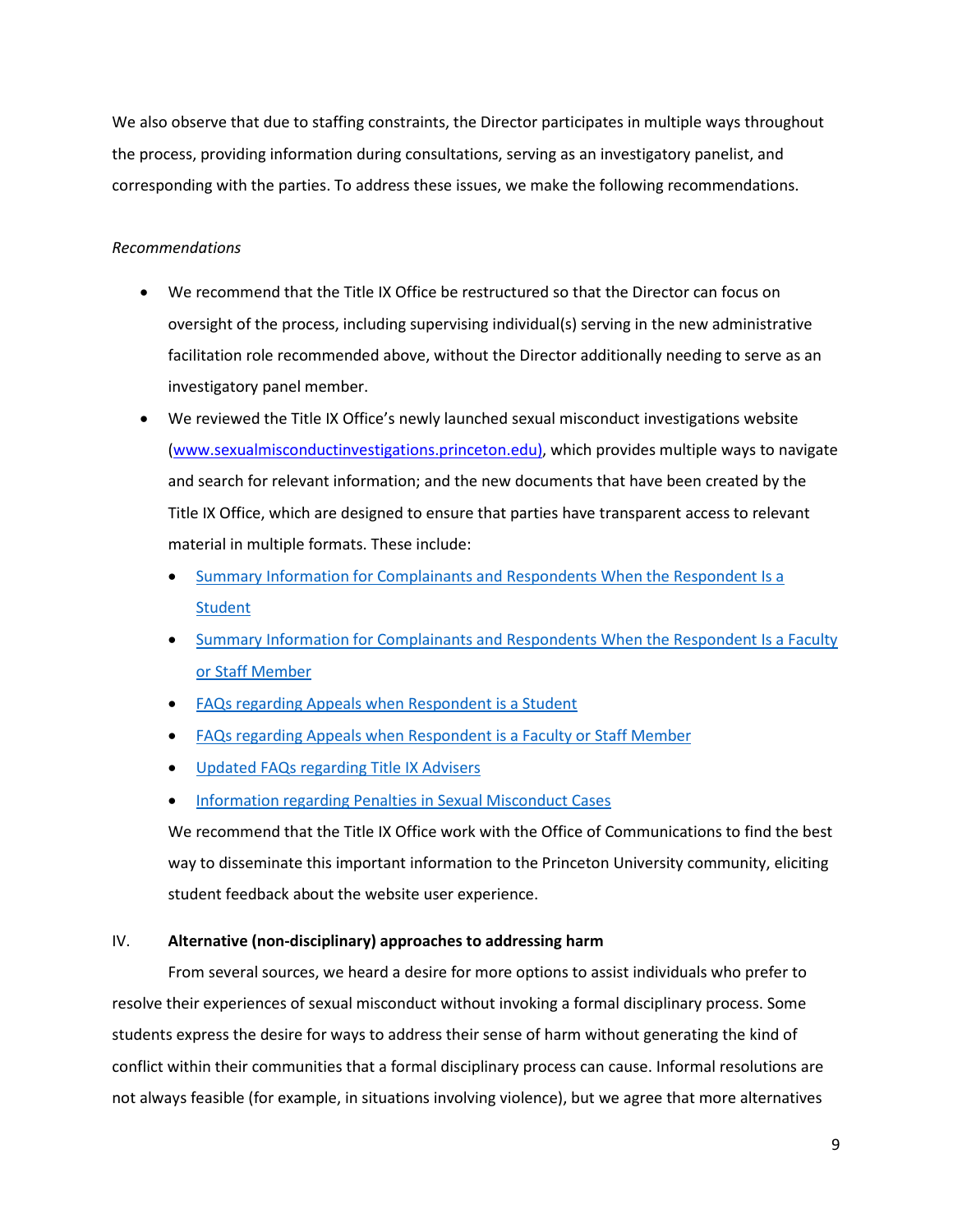to a full disciplinary process would be helpful. The following non-disciplinary options are already in place:

- Deans to explore accommodations or other adjustments related to an experience of sexual Requesting accommodations outside of the disciplinary process: As discussed above, individuals may approach the SHARE Office, Title IX Office, Directors of Student Life, or Graduate School misconduct. Supportive measures such as academic extensions, changes of housing, and No Contact or No Communication Orders are available without a requirement to take further action or launch an investigation.
- Mediation: It is possible that the OCR's pending regulations will allow for institutionally- sponsored mediation in cases involving sexual misconduct. Informal mediation is currently available through the **Ombuds Office**, which offers students, faculty and staff members a problem with the help of an impartial mediator who does not decide, but helps the parties would not face discipline. confidential, impartial place to discuss concerns, conflicts or problems. The Ombuds Officer does not take sides in disputes and operates independently of the University. The Ombuds Office also provides neutral services such as mediation when parties agree to participate. Mediation is a voluntary, confidential, and informal process that people in conflict use to address a common reach their own solution. In certain circumstances, and at the discretion of the University Ombuds Officer, mediation of this type can be used to confidentially resolve a sexual misconduct matter if both parties agree to do so. However, given the Ombuds Officer's role as a confidential resource, matters mediated through the Ombuds Office do not become part of the University's records, the University would not be on notice of the situation, and the respondent

### *Restorative justice and restorative practices*

 addressing some types of interpersonal conflict and we believe that it should be explored further on our campus Students have expressed interest in the development of a restorative justice/practices program. Restorative justice is a non-adversarial approach to addressing offensive behavior that seeks to identify and repair harm and rebuild trust through facilitated dialogue. Restorative justice shows promise for

 center working on restorative justice in higher education), restorative justice programs require intensive According to the Skidmore College Campus PRISM Project (the foremost national research community preparation and facilitation. Therefore, we support further preparatory work, beginning with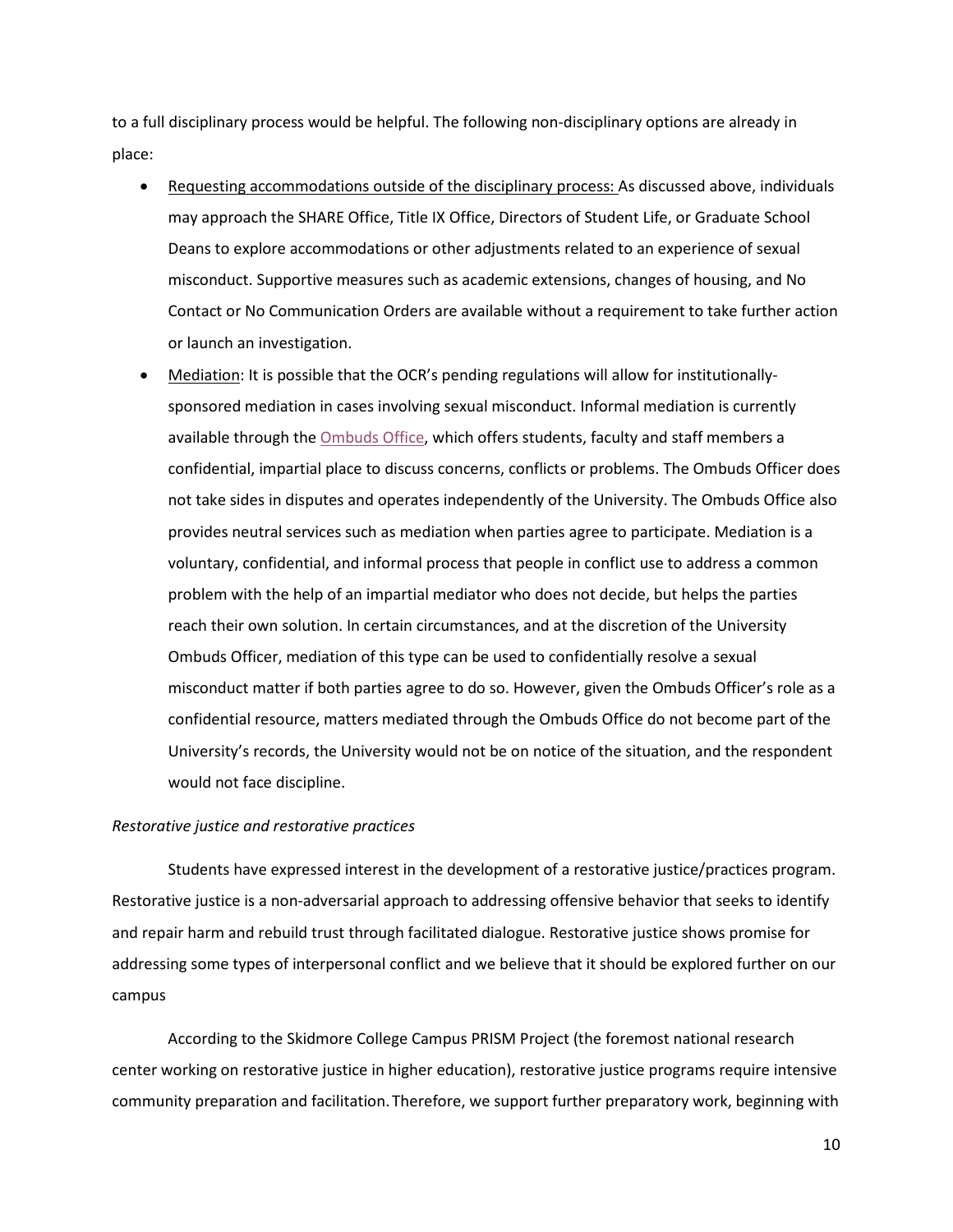non-sexual misconduct related bias incidents, such as those in which offensive speech or actions can be exploration of restorative *practices*. Restorative practices focus on creation of safe spaces, building trust, attending to trauma and resilience, and setting community standards and norms. Such practices often involve conversation circles to address hostile campus climate and engage in risk assessment, safety planning, victim and survivor healing, and accountability. Research indicates that if the development of strong restorative practices is rushed or skipped, the community will not develop the required level of confidence in the restorative approach. We believe that restorative practices may also be effective in appropriately addressed outside of formal disciplinary processes. Students must play an essential role in leading a successful restorative practices effort.

At the present time, it is unclear whether a restorative justice program would be considered compliant with the requirements of Title IX in a disciplinary context. As the PRISM Project says,

 gender-based misconduct because they are not clear if Restorative Justice is permissible under law. $^{\prime\prime}$ <sup>[13](#page-10-0)</sup> "In the U.S., campuses may be hesitant to employ Restorative Justice practices for sexual and OCR [Office of Civil Rights] guidelines …. Similarly, campuses are hesitant to move forward because they are uncertain about the criminal ramifications for students. If students, for example, admit fault during a restorative process, will that be later used against them in criminal court? Any pilot must clarify this issue with local district attorneys and understand relevant state

 researchers affiliated with the PRISM Project. We believe that it would be useful to continue this In 2018, Princeton hosted a two-day training on restorative justice and practices, led by exploration.

## *Recommendations*

 $\overline{a}$ 

• We reviewed the section of the Title IX Office's newly launched sexual misconduct investigations alternative (non-disciplinary) ways to address experiences of sexual misconduct, including recommend that the Title IX Office work with the Office of Communications to find the best way website that provides information regardin[g Non-Disciplinary Options,](https://sexualmisconductinvestigations.princeton.edu/non-disciplinary-options) which explains procurement of accommodations and confidential mediation through the Ombuds Office. We to disseminate this important information to the Princeton University community.

<span id="page-10-0"></span><sup>&</sup>lt;sup>13</sup> [https://www.skidmore.edu/campusrj/documents/Campus\\_PRISM\\_\\_Report\\_2016.pdf,](https://www.skidmore.edu/campusrj/documents/Campus_PRISM__Report_2016.pdf) page 5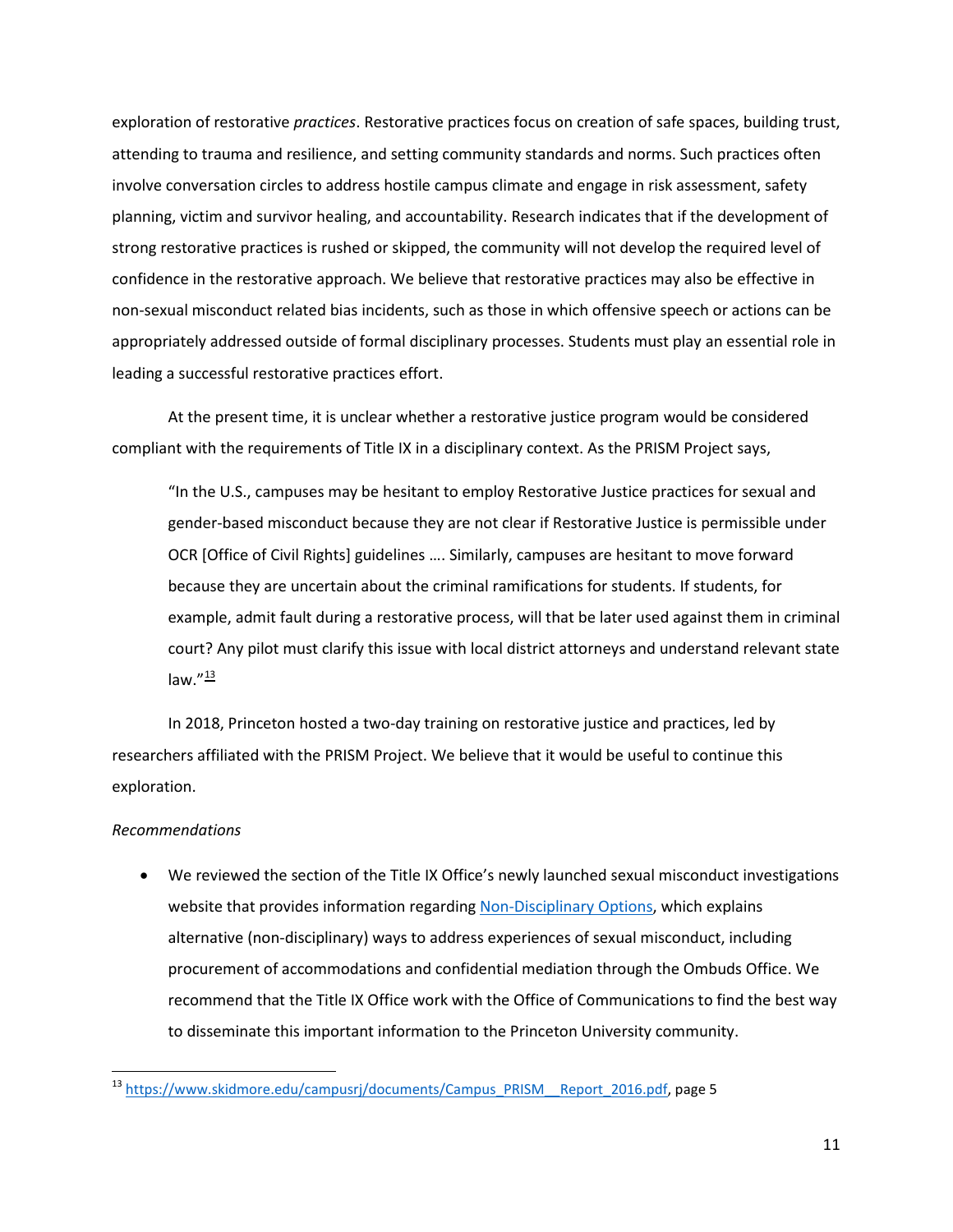- <span id="page-11-0"></span>• We recommend that SHARE and/or CPS offer support group(s) for those affected by sexual misconduct, which may include the parties, witnesses, and friends who provide emotional support. Support groups offer an additional vehicle for personal and community healing.
- We recommend the establishment of a Restorative Practices Working Group to explore research, best practices and models for successful use of restorative practices. The Working Group will make a report to the joint Committees by the end of the fall semester. (See Appendix C for this working group's charge.)

# **V. Campus climate and culture[14](#page-11-1)**

 $\overline{a}$ 

 We take it as axiomatic that a healthy campus climate and culture help to prevent sexual misconduct. Every campus community member can and should assist by maintaining and encouraging their roles as leaders in their colleges, eating clubs, student organizations, and teams. positive social and workplace conduct and norms, and engaging as active bystanders in problematic situations. Students play an essential role in preventing and responding to sexual misconduct, through

 retaliation. As well, we recognize that power differentials between individuals (e.g., faculty vis a vis students, club officers vis a vis members) can exacerbate these issues. We agree that additional support We heard a desire for more tools to assist the campus community in creating a healthy campus climate and responding to situations involving community conflict and/or harm. We also heard about the challenges felt by student organizations, academic departments, and other groups trying to manage group dynamics in the aftermath of bias incidents or investigations, including concerns about preventing for conflict resolution practices, training, and other community building can be helpful in addressing harms and rebuilding trust.

 of successful resolutions. Below we offer a brief summary of current considerations related to campus **Appendix E for more information about the SHARE peers.** Although the University can offer tools and resources, the work of community building can only take place between individuals and within groups. In order for the tools to be effective, students – and in some cases, other community members as well – must choose to participate and share in ownership culture. **See Appendix D for more information regarding training and educational programming. See** 

<span id="page-11-1"></span>referred to the Office of the Dean of the Faculty. <sup>14</sup> Students associated with Princeton IX Now have advocated for departmental status for the Program in Gender and Sexuality Studies. This topic is out of the scope of the joint Committees, so the Princeton IX Now group was referred to the Office of the Dean of the Faculty.<br>12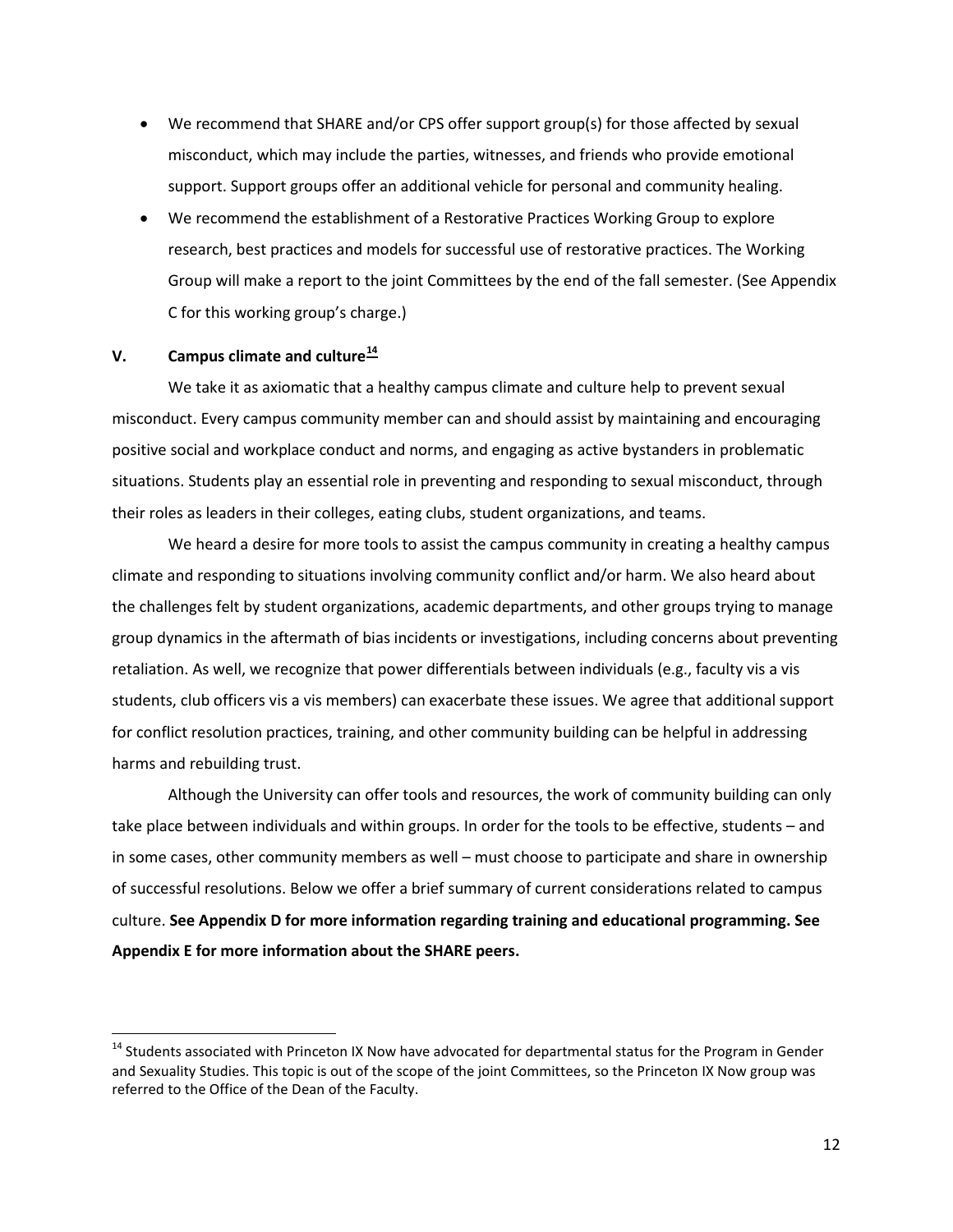- conduct more than 110 in-person prevention and/or awareness trainings for undergraduate and sexual misconduct prevention, prevalence, and bystander intervention, as well as resources and reporting information), and students with certain types of leadership roles (e.g., RCAs, Appendix D, numerous additional trainings are provided to student groups upon request. Training and educational programming: Annually, the SHARE Office and the Title IX Office graduate students. Mandatory training for students has expanded significantly. All undergraduate and graduate students receive two online trainings (covering topics such as Residential Graduate Students, eating club officers) receive additional in-person training, as do eating club members and varsity athletes. The University has made a commitment to the development of a four-year curricular model for undergraduates.<sup>15</sup> The SHARE Office, which oversees the University's prevention efforts, continues to work to build out this four-year curriculum. In addition to the extensive schedule of mandatory trainings for students listed in Training for faculty also has been expanded (see below).
- workshops and awareness programming to empower students with healthy relationship skills process includes outreach and promotion to a variety of student populations. The application and review process uses a structured rubric and interview process in order to mitigate The SHARE Peers: Members of the SHARE Peer Program serve as spokespersons, student mentors, and liaisons for students and the SHARE Office. Members also provide educational and to promote active bystander behavior. As first responders for survivors of interpersonal violence, SHARE Peers are trained annually to support survivors using a trauma-informed validation and referral model. The recruitment and selection of SHARE Peers is intentional, multifaceted and highly selective. Diversity is an important consideration, and the recruitment unconscious bias and identify core competencies, as well as motivations for joining the program. SHARE Peers receive intensive training, including a four-day orientation and ongoing development trainings throughout the year.
- The role of faculty: Faculty members play an essential role in leading a healthy and professional culture in academic departments. Based on recommendations made in the Faculty-Student Committee on Sexual Misconduct's 2018 report, several recent enhancements have been made

 $\overline{a}$ 

<span id="page-12-0"></span><sup>&</sup>lt;sup>15</sup> Se[e sexualmisconduct.princeton.edu/sites/sexualmisconduct/files/faculty](https://sexualmisconduct.princeton.edu/sites/sexualmisconduct/files/faculty-student_committee_on_sexual_misconduct_2016-2017_recommendations.pdf)student committee on sexual misconduct 2016-2017 recommendations.pdf.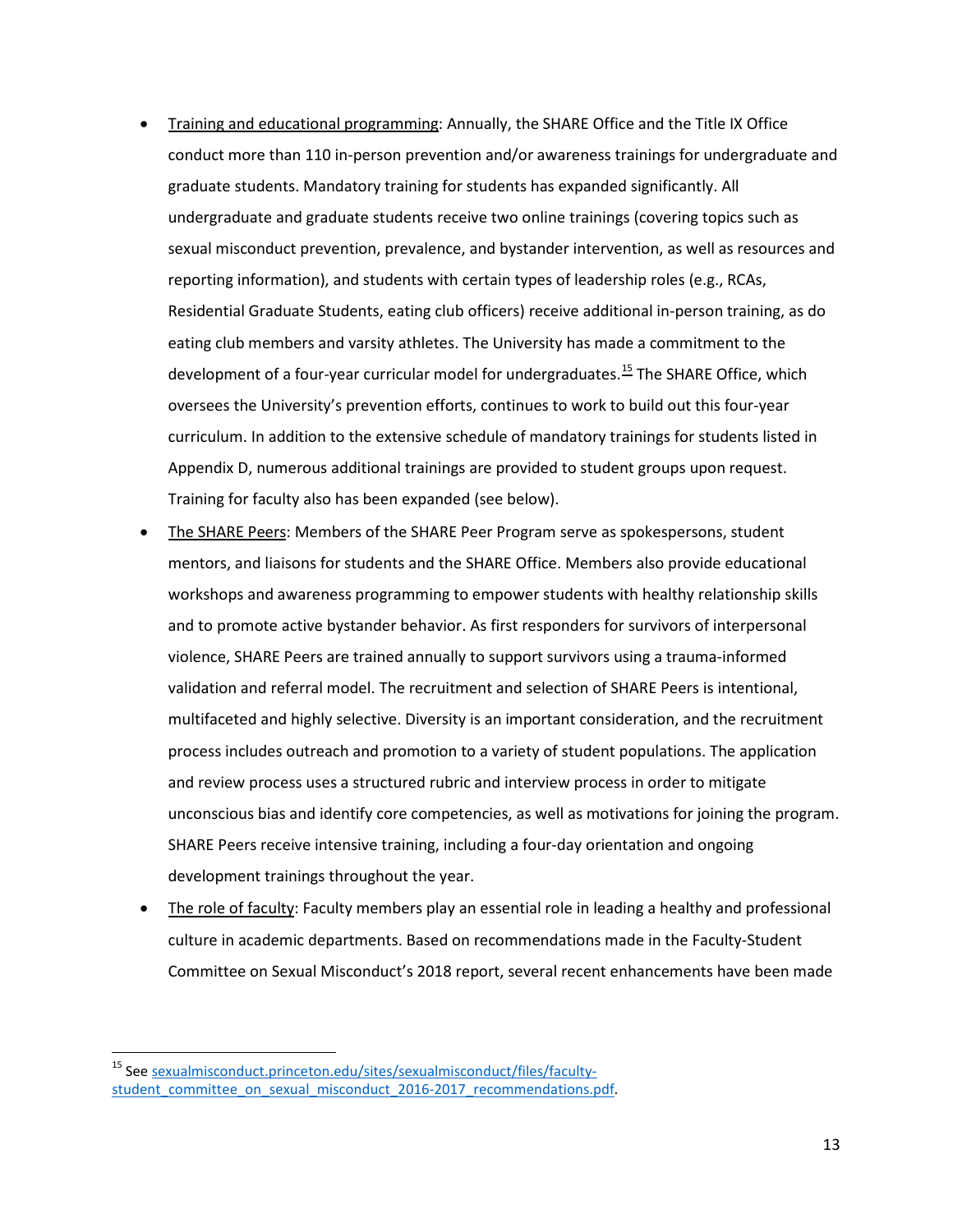harassment or a similarly serious form of sexual misconduct. The faculty voted to prohibit to policies, training and disciplinary processes that relate to faculty.<sup>16</sup> These include a new mandatory faculty/staff online training, as well as supplemental training for Directors of Undergraduate and Graduate Studies and Department chairs, and expanded new faculty orientation. President Eisgruber and Dean of the Faculty Kulkarni established a new presumptive penalty of a one-year unpaid suspension for faculty members found responsible for sexual consensual relationships between students and faculty.

 regarding outreach and educational activities; and provides consultative support for data previously collaborated with students on several occasions, many students are not aware of its Undergraduate Student Government (USG), Graduate Student Government (GSG), and Council of the Princeton University Community (CPUC) can also play useful collaborative roles. The Faculty-Student Committee on Sexual Misconduct and other committees: Princeton University uses formal committees to ensure that all student, faculty, and staff voices and perspectives can be included in deliberation of important campus issues. The Faculty-Student Committee on Sexual Misconduct serves this function for issues related to sexual misconduct, Title IX, and the University's related policy and procedures (and serves as co-organizer of this review and report). The Committe[e annually recommends](https://sexualmisconduct.princeton.edu/reports) strategies for improving the effectiveness of the University's procedures, support services, and resources; offers input collection. Although this committee has always been available to receive feedback, and has work. We believe that there are potentially fruitful opportunities to make the Faculty-Student Committee on Sexual Misconduct's strategic work more visible and accessible through communications campaigns, community forums and/or events designed to support healthy campus culture. Other key groups, including the University Student Life Committee (USLC),

## *Responding to concerns about retaliation*

 $\overline{\phantom{a}}$ 

 We are aware that many individuals hesitate to seek assistance in managing experiences of sexual contexts such as those of graduate students who are sexually harassed. The fear of retaliation may be or mentoring relationships as well as the type of adverse actions that would meet the narrower legal misconduct, due to fear of retaliation. This fear can be particularly acute in academic or workplace more accurately understood as a fear of problematic consequences – which may include damaged social

<span id="page-13-0"></span><sup>&</sup>lt;sup>16</sup> Se[e dof.princeton.edu/sites/dof/files/images/Princeton%20Faculty%20Rules%20and%20Procedures.pdf,](https://dof.princeton.edu/sites/dof/files/images/Princeton%20Faculty%20Rules%20and%20Procedures.pdf) page 47.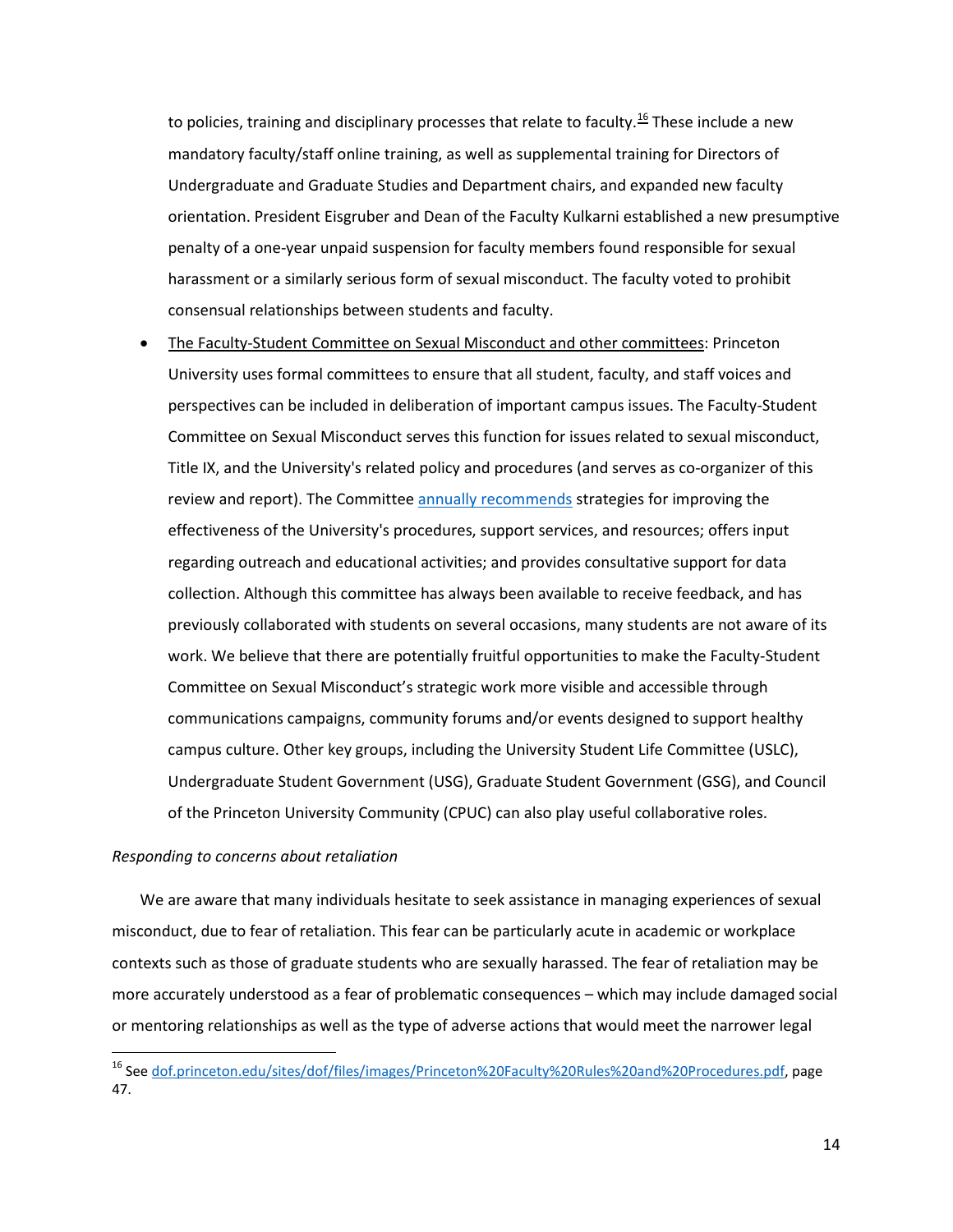and policy definition of retaliation.<sup>[17](#page-14-0)</sup> It is not possible to guarantee that there will not be subtle or even addressed through mediation, conflict resolution, and the restorative practices described above. overt changes in relationships in the aftermath of sexual misconduct; those dynamics are best However, we believe that it would be helpful to provide additional explanatory material to help individuals and groups understand how to avoid retaliation or behavior that could be perceived as retaliatory in nature. Information about how to discourage retaliation and engage in respectful, inclusive behavior should be included in trainings for workplace and academic supervisors and student leaders.

# *Recommendations*

 $\overline{\phantom{a}}$ 

- In Section II, we recommended that the capacity of the SHARE Office be expanded. Here, we further recommend that such expanded capacity be sufficient to support the completion and implementation of the remaining phases of a four-year training curriculum for undergraduate students. This curriculum, which should be designed in consultation with the Title IX Office and Faculty-Student Committee on Sexual Misconduct, should include additional information about topics such as healthy interpersonal relationships and behavior, and the Title IX process.
- recommend that the SHARE and Title IX Offices continue to expand customized information and In recognition of the distinctive academic and workplace experiences of graduate students, we training.
- Misconduct seek opportunities to collaborate with and stimulate the involvement of the USLC, USG, GSG, CPUC and other deliberative bodies. We recommend that the Faculty-Student Committee on Sexual Misconduct increase its visibility and attention to programming and communications strategies designed to support a positive campus climate. We further recommend that the Faculty-Student Committee on Sexual
- We recommend that SHARE continue to reviewing the SHARE Peer Program to explore more or new options for improving the program's accessibility and inclusivity, including study of peer leader models that could further reduce unintended barriers to membership.

<span id="page-14-0"></span><sup>17</sup> As defined by *Rights, Rules, Responsibilities* section 1.3.1, Retaliation is "Any attempt to seek retribution against an individual or group of individuals involved in filing a complaint or report under this policy, filing an external complaint, participating in a disciplinary process, or opposing in a reasonable manner an action or policy believed to constitute a violation of this policy. Retaliation can take many forms, including abuse or violence, threats, and intimidation. Actions in response to a good faith report or response under this policy are considered retaliatory if they have a materially adverse effect on the working, academic or University-controlled living environment of an individual; or if they hinder or prevent the individual from effectively carrying out their University responsibilities. Any individual or group of individuals can engage in retaliation and will be held accountable under this policy."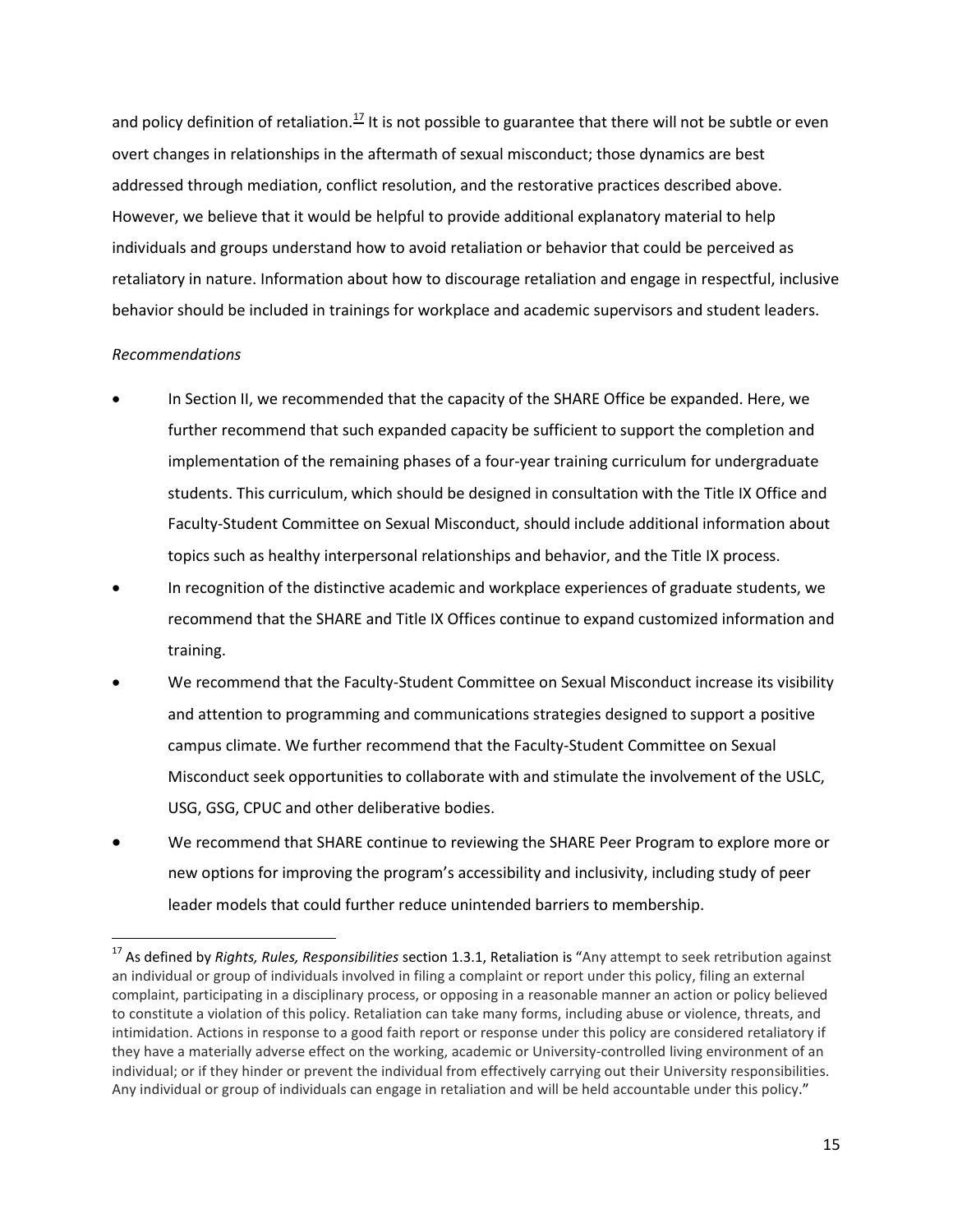<span id="page-15-0"></span>We recommend that the definition of retaliation in the *Policy on Sex Discrimination and Sexual Misconduct* and the *Policy on Discrimination and Harassment* be reviewed, potentially revised, and supplemented with examples of prohibited, retaliatory conduct. Additionally, we recommend the addition of an FAQ and training material designed to help individuals (including respondents), departments, organizations, and offices, and the leaders of the groups (managers, organization officers) avoid and/or discourage retaliatory behavior.

## **VI. Support for student mental health**

 $\overline{\phantom{a}}$ 

 available to those affected by sexual misconduct, as well as others. We agree that mental health is an important topic that deserves ongoing attention. In this section, we discuss current mental health Students have advocated for more resources devoted to mental health, which would be supports, as well as opportunities to communicate, streamline, and expand upon those supports.

#### *Support for mental health provided through Counseling and Psychological Services*

people of color, and 22% identify as members of the LGBT community. CPS's staff biographies highlight Mental health services at Princeton are provided b[y Counseling and Psychological Services.](https://uhs.princeton.edu/counseling-psychological-services) CPS's staff includes 17 psychologists, one psychiatrist, two psychiatric nurse practitioners, and three social workers. The staff includes clinicians with a wide range of intersectional identities; 40% identify as areas of clinical expertise, which include trauma, eating disorders, and multicultural issues, among other specialties.

 CPS clinicians provide short term counseling, crisis intervention, medication management, and group therapy.<sup>18</sup> There are no session limits at CPS, but students are usually referred to off-campus therapists if they need ongoing therapy. Typically, students are seen at CPS for about a semester, although there is a great deal of variability depending on the nature of the student's concern and whether they can be connected with off-campus treatment.

 new full time psychologist with expertise in multicultural issues, as well as two outreach counselors. The Over the past five years, the staff of CPS has increased by about 65%. Recent additions include a outreach counselors allow students to be seen on a drop-in basis in two residence halls, as well as in

<span id="page-15-1"></span><sup>&</sup>lt;sup>18</sup> The SHARE staff consists of licensed clinicians who provide advocacy and, at times, short term counseling for survivors of interpersonal violence.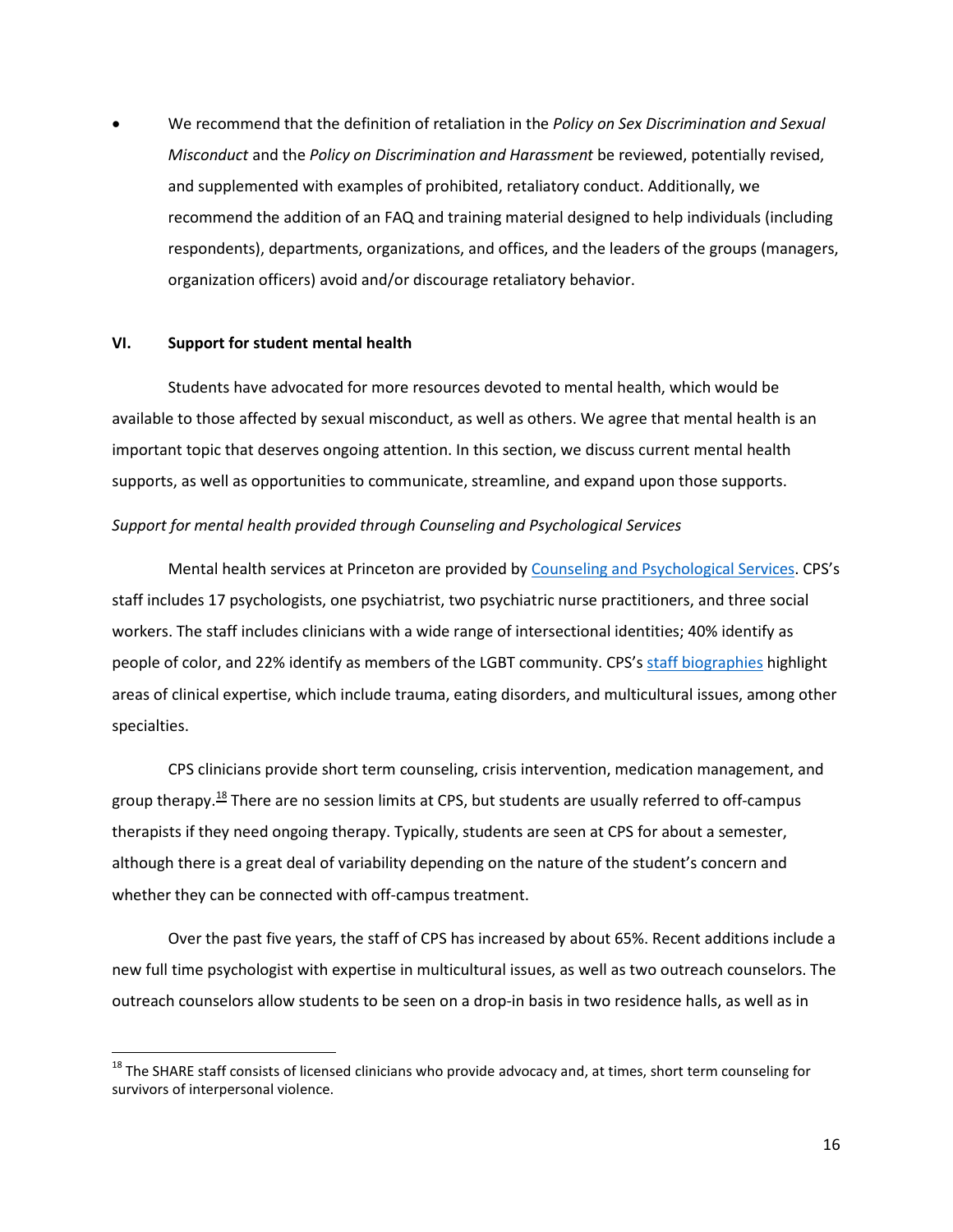offices in Carl A. Fields Center and in Athletics. The outreach counselors also conduct workshops and therapists with expertise in LGBT issues in the community to broaden referral options. programming specifically designed to meet the needs of students from marginalized identities and student athletes. Staff at CPS recently began an effort to identify additional therapists of color and

In addition to the core services provided by CPS, Princeton manages an exclusive provider [network m](https://uhs.princeton.edu/student-insurance/student-health-plan/exclusive-provider-network-epn-mental-behavioral-health)ade up of over 100 counselors within walking distance of campus who can provide mental/behavioral health for students on the Student Health Plan. Within this provider network, Clinical Treatment Coordinator also works with students who use their family's insurance in order to students do not need a referral from a UHS clinician; do not have to submit claim forms; and do not have to pay a deductible. Students pay a \$20 copay per visit. CPS employs a Clinical Treatment Coordinator who works with students to help them connect with the exclusive provider network. The help them connect with appropriate treatment options.

## *Mental health funding*

 undergraduate or graduate students may apply for up to \$1,250 in loans per semester to cover outside Office of the Dean of Undergraduate Students (ODUS), Graduate School, and Office of Disability Services of funds appropriate to their situation, and outreach to multiple offices may be required if the funding sufficient to meet the demand. For students requiring long-term mental health treatment beyond the services that can be routinely provided by CPS, there are several sources of funding designed to provide emergency and/or other medical expenses that pose a hardship. These include a [mental health loan program,](https://uhs.princeton.edu/using-our-services/costs-billing) through which mental health counseling costs, and UHS's [special needs](https://uhs.princeton.edu/using-our-services/costs-billing) an[d medical expense assistance p](https://gradschool.princeton.edu/costs-funding/sources-funding/assistance-programs/medical-expense-assistance)rograms. The (ODS) also have funding programs.<sup>[19](#page-16-0)</sup> Nonetheless, it can be difficult for a student to identify the sources need is significant. In addition, given the variety of sources, it is unclear whether the available funding is

### *Recommendations*

 $\overline{\phantom{a}}$ 

• Although there are multiple sources of funding to support students with mental health or other medical needs, navigating the various processes for securing the funds can pose a hurdle. We

<span id="page-16-0"></span><sup>&</sup>lt;sup>19</sup> Se[e ods.princeton.edu/campus-resource-guide f](https://ods.princeton.edu/campus-resource-guide)or information about available resources to support medical needs, including mental health-related needs.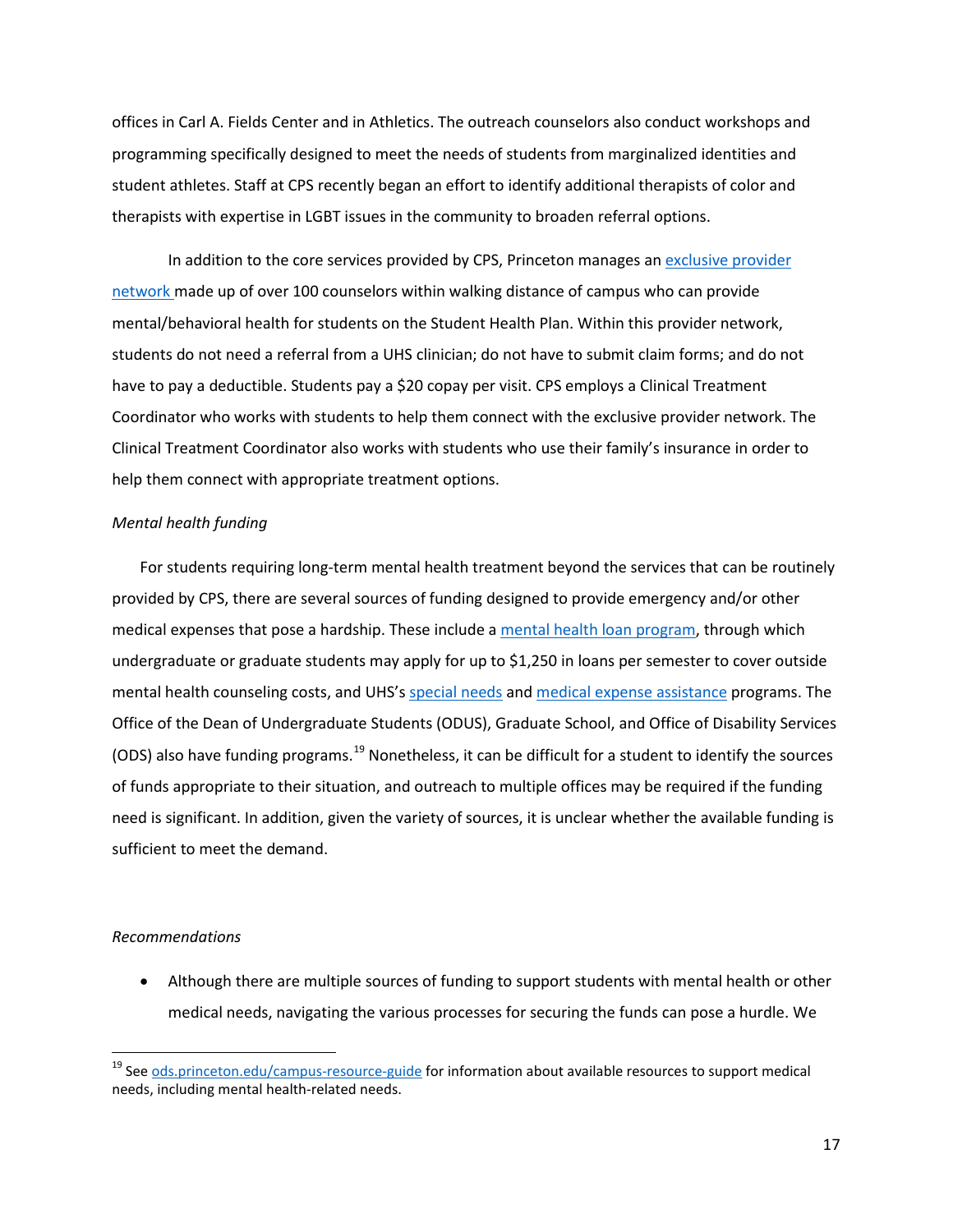<span id="page-17-0"></span> adequate to meet the need. (See Appendix F for the working group's charge.) recommend the establishment of an Emergency Funds Review Working Group tasked with improving and streamlining the procedures around applying for mental health funding. A key goal is to better understand how mental health funds are being used and whether they are

## **VIII International and domestic travel**

 About 3,400 campus community members travel internationally each year (~1,800 undergrads, Princeton-related reasons, such as field work or research within the United States, or attendance at academic conferences. For all members of the campus community, the Policy on Sex Discrimination and ~800 graduate students and ~800 faculty and staff members). Many students also travel domestically for Sexual Misconduct remains in effect during University-sponsored programs or activities such as travel.

 Although the University has not been able to identify a disproportionate pattern of sexual misconduct involving international or domestic travel experiences,<sup>20</sup> travel involves distinctive dynamics due to the differences in cultural norms, power differentials, and challenges in responding to incidents in off-campus settings. Risks related to sexual misconduct are only a part of a larger landscape involving travel safety.

 In its 2018-19 annual report (which was released before the student protests), the Faculty-Student Committee on Sexual Misconduct made recommendations pertaining to travel safety.<sup>[21](#page-17-2)</sup> In that report, the Committee recommended:

- Development of best practices relating to off-campus University-sponsored or academicallyrelated travel, including but not limited to field work, conferences, independent research, etc.
- Training for researchers/students preparing for University-sponsored or academically-related travel (to include information regarding the best practices described above and information regarding support and resources available for those have concerns related to sexual misconduct in such settings); and similar training to faculty/staff who advise/support students engaging in such travel.

<span id="page-17-2"></span> $21$  See

l

<span id="page-17-1"></span><sup>&</sup>lt;sup>20</sup> In the rare instances that sexual misconduct abroad has been reported, it has most often involved "street harassment" by strangers.

sexualmisconduct.princeton.edu/sites/sexualmisconduct/files/faculty\_student\_committee\_recommendations\_20 [18-2019.pdf.](https://sexualmisconduct.princeton.edu/sites/sexualmisconduct/files/faculty_student_committee_recommendations_2018-2019.pdf)